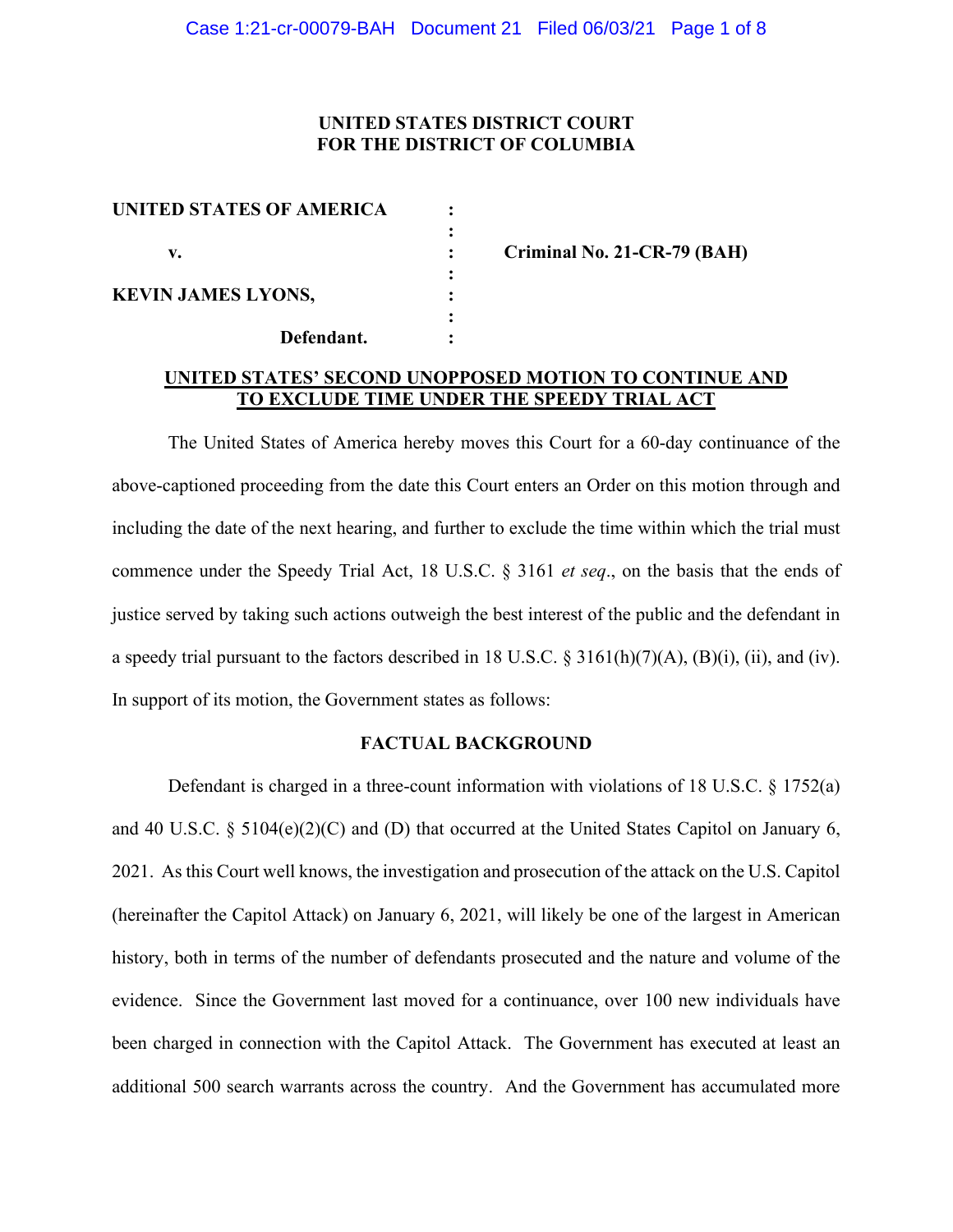### Case 1:21-cr-00079-BAH Document 21 Filed 06/03/21 Page 2 of 8

documents and evidence, including: (a) more than 15,000 hours of surveillance and body-worn camera footage from multiple law enforcement agencies; (b) approximately 2,000 electronic devices; (c) the results of hundreds of searches of electronic communication providers; (d) over 237,000 tips, of which a substantial portion include video, photo and social media; and (e) over 75,000 reports and 93,000 attachments related to law enforcement interviews of suspects and witnesses and other investigative steps. This investigation continues and the Government expects that additional individuals will be charged. As the Capitol Attack investigation is still on-going, the number of charged defendants and the volume of potentially discoverable materials will only continue to grow. In short, even in cases involving a single defendant, the volume of discoverable materials is likely to be significant.

Moreover, the Government continues to develop a system for storing and searching, producing and/or making available voluminous materials accumulated, and ensuring that such system will be workable for both the government and defense. The Government is in the process of selecting a vendor that will create and manage a document review database that will facilitate the discovery review process. The Government is already processing materials in a way that renders them database-ready to minimize the amount of time it will take to upload materials into the database, once it is ready. However, as this is a novel (but necessary) process that will require more time to develop and implement, including further consultation with the Federal Public Defender.

The United States is aware of and takes seriously its obligations pursuant to Federal Rule of Criminal Procedure 16 and Local Criminal Rule 5.1(a), the provisions of *Brady v. Maryland*, 373 U.S. 83, 87 (1963), *Giglio v. United States*, 405 U.S. 150, 153-54 (1972), and the Jencks Act,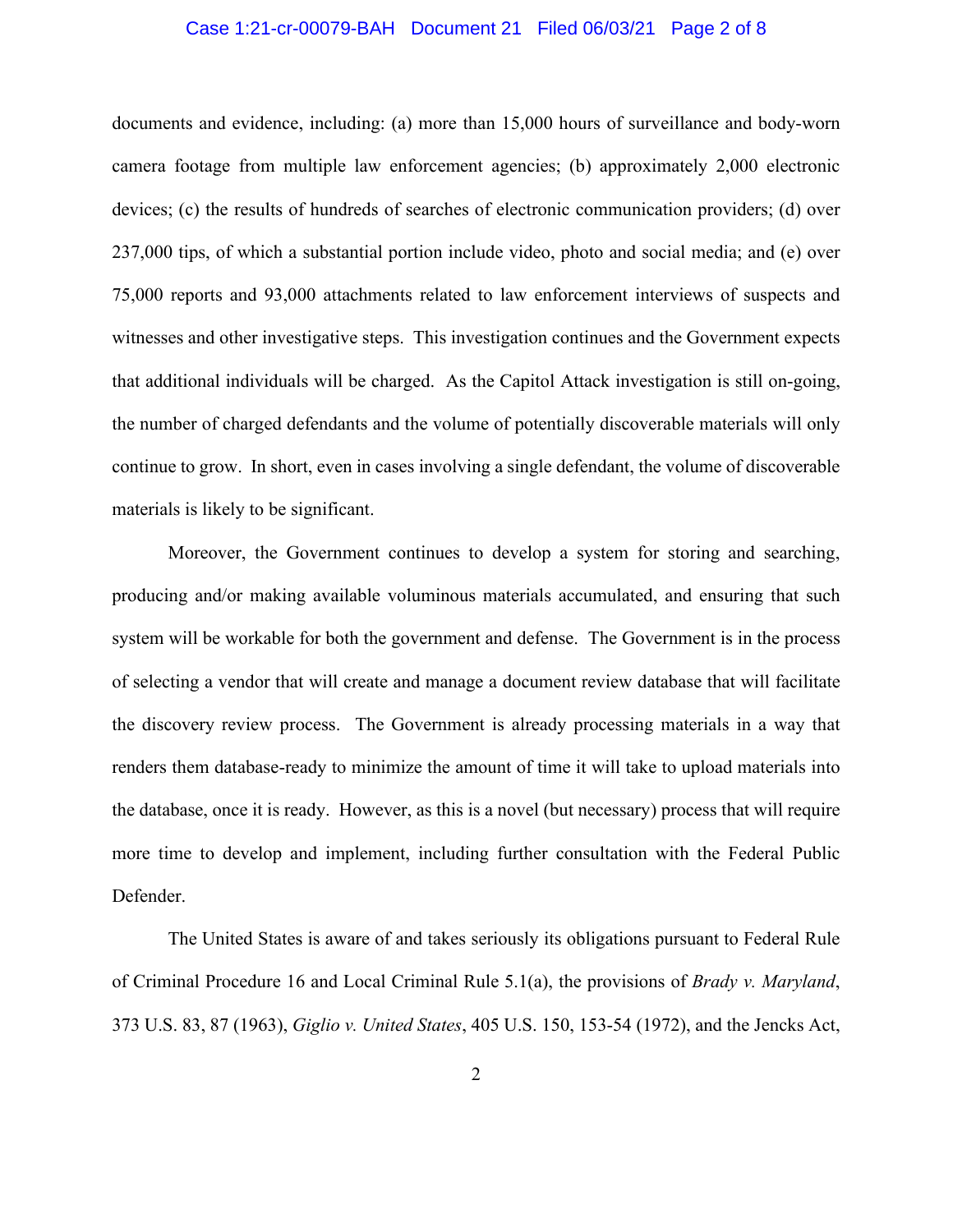### Case 1:21-cr-00079-BAH Document 21 Filed 06/03/21 Page 3 of 8

18 U.S.C. § 3500. In this case, the Government has already provided defense counsel with approximately 112 items of preliminary discovery, including criminal history records, a social media search warrant, search warrant affidavits for defendant's house, person, and vehicles, reports of interviews, photographs, videos, search warrant returns, search warrant logs, social media screenshots, the complaint, arrest warrant and statement of facts. This discovery has not yet been processed or Bates-stamped, but the Government has provided it to ensure that defense counsel has access to the materials the government views, at this preliminary stage, as among the most relevant to Defendant's case.

The Government also has continued to investigate Defendant's conduct while inside and outside of the U.S. Capitol and is presently considering whether additional charges should be brought. This consideration has not allowed the parties to yet engage in plea negotiations, however, the Government anticipates resolution of this issue in the very near future and the commencement of plea negotiations to follow. Moreover, the Government extended an invitation to defense counsel to tour the U.S. Capitol. The Government understands that counsel wishes to tour the crime scene, but he has had trouble scheduling his attendance and may have to wait until a new schedule becomes available.

#### **ARGUMENT**

Pursuant to the Speedy Trial Act, in any case in which a plea of not guilty is entered, a defendant charged in an information or indictment with the commission of an offense must commence within seventy days from the filing date (and making public) of the information or indictment, or from the date the defendant has appeared before a judicial officer of the court in which such charge is pending, whichever date last occurs. 18 U.S.C.  $\S 3161(c)(1)$ .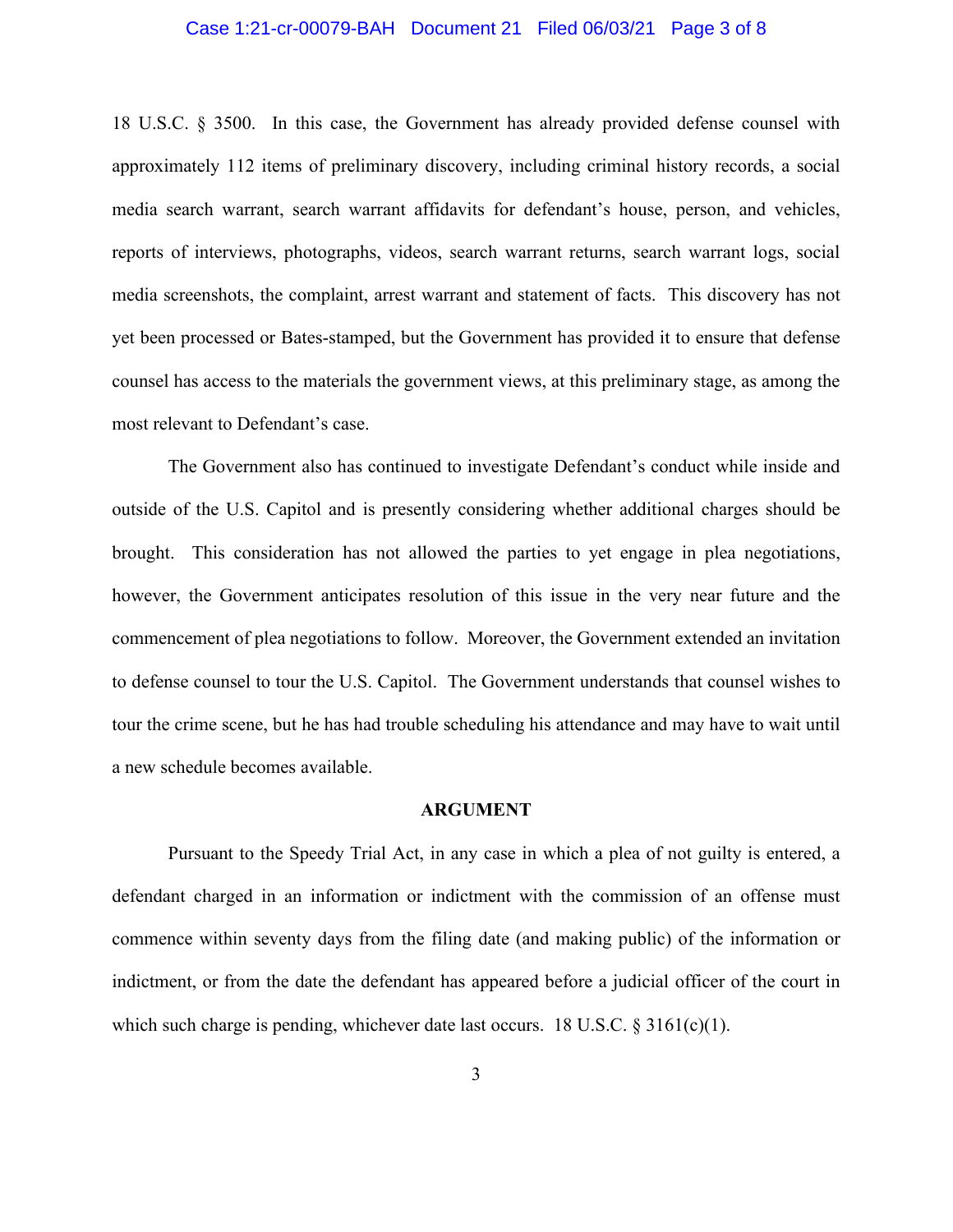## Case 1:21-cr-00079-BAH Document 21 Filed 06/03/21 Page 4 of 8

Section 3161(h) of the Speedy Trial Act sets forth certain periods of delay which the Court

must exclude from the computation of time within which a trial must commence. As is relevant

to this motion for a continuance, pursuant to subsection  $(h)(7)(A)$ , the Court must exclude:

Any period of delay resulting from a continuance granted by any judge on his own motion or at the request of the defendant or his counsel or at the request of the attorney for the Government, if the judge granted such continuance on the basis of his findings that the ends of justice served by taking such action outweigh the best interest of the public and the defendant in a speedy trial.

18 U.S.C. § 3161(h)(7)(A). This provision further requires the Court to set forth its reasons for finding that that any ends-of-justice continuance is warranted. *Id.* Subsection (h)(7)(B) sets forth a non-exhaustive list factors that the Court must consider in determining whether to grant an endsof-justice continuance, including:

- (i) Whether the failure to grant such a continuance in the proceeding would be likely to make a continuation of such proceeding impossible, or result in a miscarriage of justice.
- (ii) Whether the case is so unusual or so complex, due to the number of defendants, the nature of the prosecution, or the existence of novel questions of fact or law, that it is unreasonable to expect adequate preparation for pretrial proceedings or for the trial itself within the time limits established by this section. . . .
- (iv) Whether the failure to grant such a continuance in a case which, taken as a whole, is not so unusual or so complex as to fall within clause (ii), would deny the defendant reasonable time to obtain counsel, would unreasonably deny the defendant or the Government continuity of counsel, or would deny counsel for the defendant or the attorney for the Government the reasonable time necessary for effective preparation, taking into account the exercise of due diligence.

18 U.S.C. § 3161(h)(7)(B)(i)(ii) and (iv). Importantly, "[i]n setting forth the statutory factors that justify a continuance under subsection (h)(7), Congress twice recognized the importance of adequate pretrial preparation time." *Bloate v. United States*, 559 U.S. 196, 197 (2010) (*citing*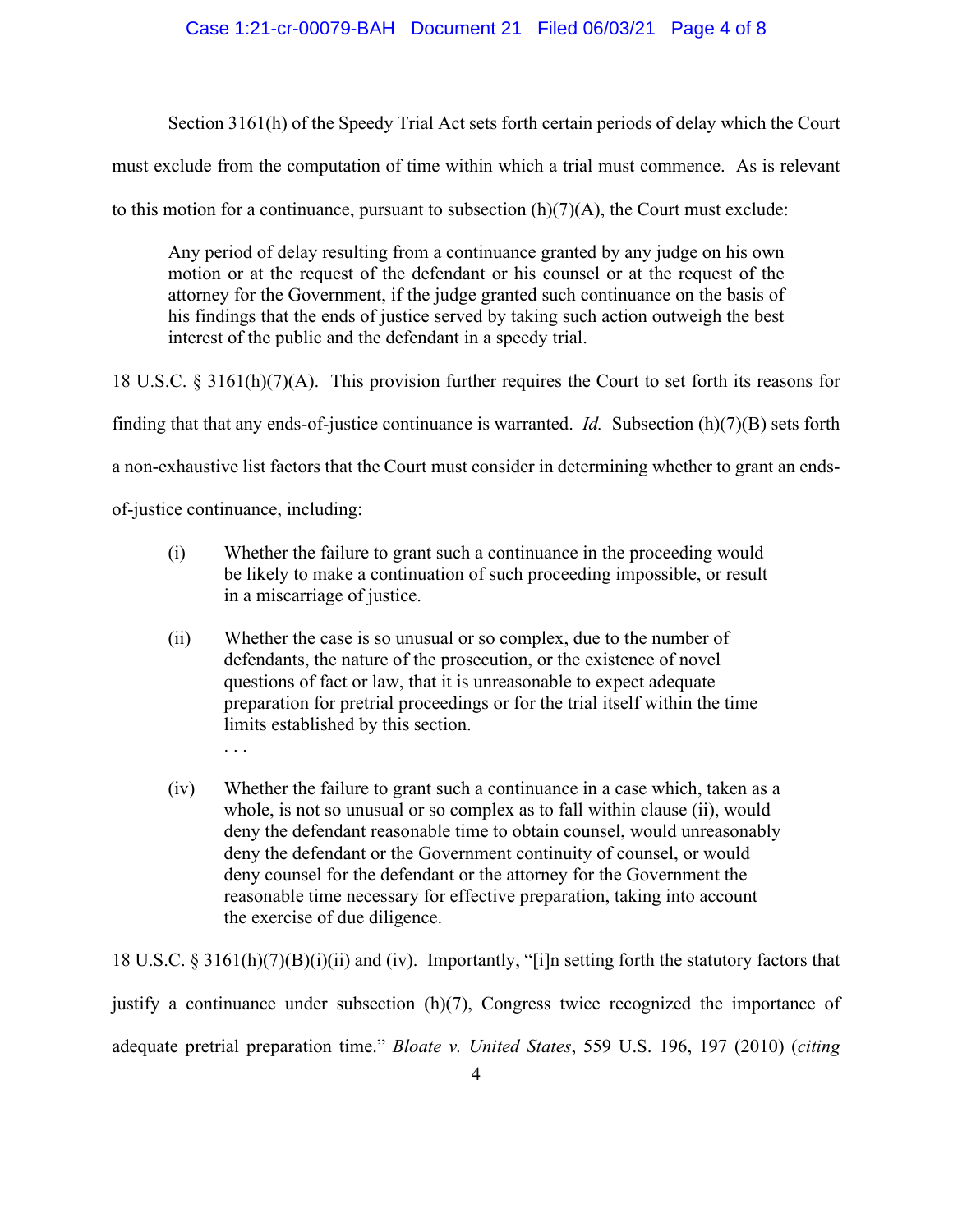### $§3161(h)(7)(B)(ii), (B)(iv)).$

An interests of justice finding is within the discretion of the Court. *See, e.g., United States v. Rojas-Contreras*, 474 U.S. 231, 236 (1985); *United States v. Hernandez*, 862 F.2d 17, 24 n.3 (2d Cir. 1988). "The substantive balancing underlying the decision to grant such a continuance is entrusted to the district court's sound discretion." *United States v. Rice*, 746 F.3d 1074 (D.C. Cir. 2014).

In this case, an ends-of-justice continuance is warranted under 18 U.S.C. § 3161(h)(7)(A) based on the factors described in 18 U.S.C.  $\S$  3161(h)(7)(B)(i)(ii) and (iv). As described above, the Capitol Attack is likely the most complex investigation ever prosecuted by the Department of Justice. Moreover, the investigation is reactive and ongoing; the Government is continually receiving massive quantities of new discovery, which it must continue to sift through while it reviews, processes, and produces its existing discovery. Developing a system for storing and searching, producing and/or making available voluminous materials accumulated across hundreds of investigations, and ensuring that such system will be workable for both the Government and defense, will take time. Even after a system generally agreeable to the Government and the Federal Public Defender is designed and implemented, likely through the use of outside vendors, it will take time to load, process, search and review discovery materials.

The need for reasonable time to organize, produce, and review voluminous discovery is among multiple pretrial preparation grounds that Courts of Appeals have routinely held sufficient to grant continuances and exclude the time under the Speedy Trial Act. *See, e.g., United States v. Bikundi*, 926 F.3d 761, 777-78 (D.C. Cir. 2019) (upholding ends-of-justice continuances totaling 18 months in two co-defendant health care fraud and money laundering conspiracy case, in part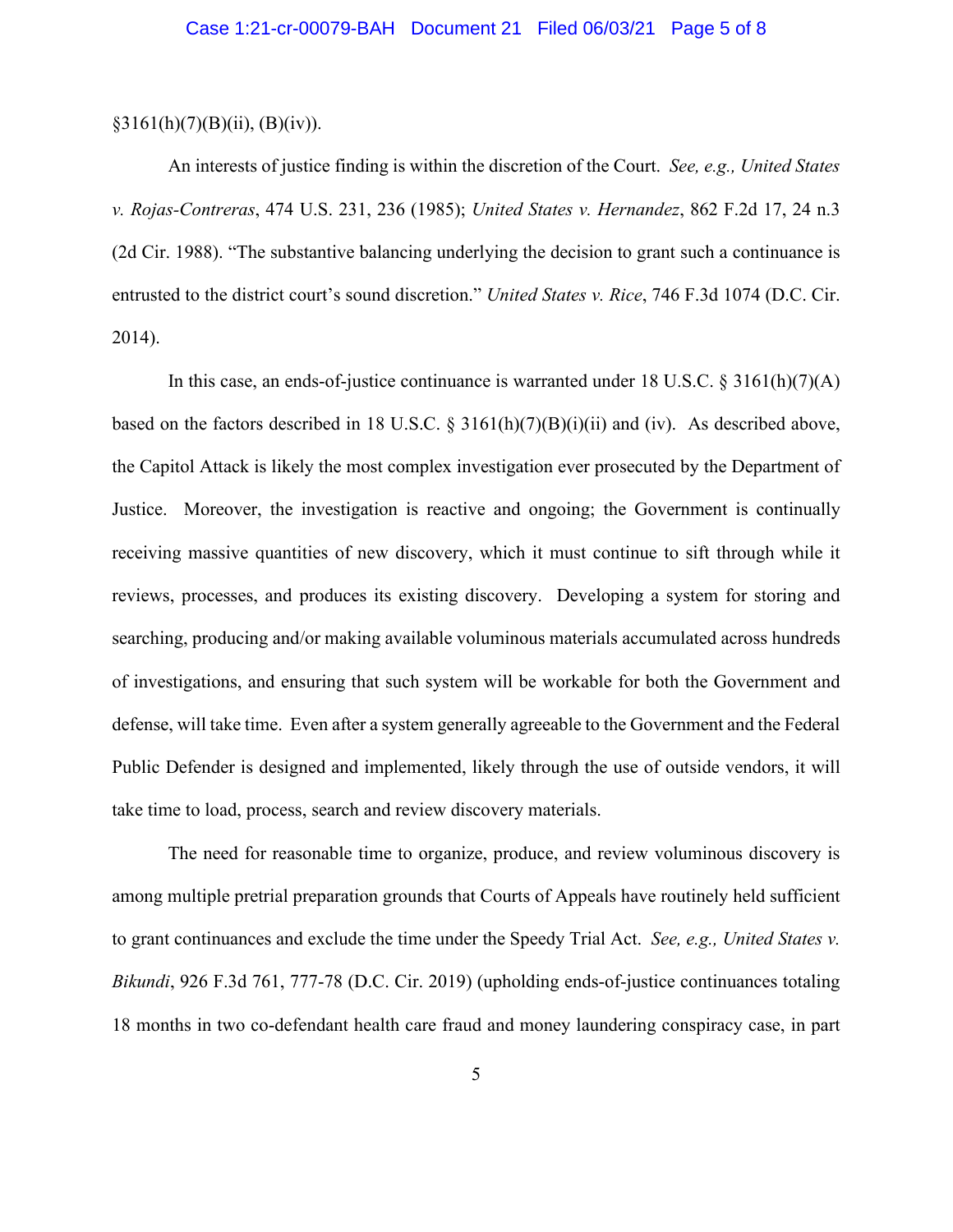### Case 1:21-cr-00079-BAH Document 21 Filed 06/03/21 Page 6 of 8

because the District Court found a need to "permit defense counsel and the government time to both produce discovery and review discovery"); *United States v. Bell*, 925 F.3d 362, 374 (7th Cir. 2019) (upholding two-month ends-of-justice continuance in firearm possession case, over defendant's objection, where five days before trial a superseding indictment with four new counts was returned, "1,000 pages of new discovery materials and eight hours of recordings" were provided, and the government stated that "it needed more than five days to prepare to try [the defendant] on the new counts").

In sum, due to the number of individuals currently charged across the Capitol Attack investigation and the nature of those charges, the on-going investigation of many other individuals, the volume and nature of potentially discoverable materials, and the reasonable time necessary for effective preparation by all parties taking into account the exercise of due diligence, the failure to grant such a continuance in this proceeding would be likely to make a continuation of this proceeding impossible, or result in a miscarriage of justice. Accordingly, the ends of justice served by granting a request for a continuance outweigh the best interest of the public and Defendant in a speedy trial.

Finally, the ongoing COVID-19 public health crisis further demonstrates that a continuance serves the ends of justice. On March 5, 2021, this Court issued Standing Order No. 21-10, which allows for a "limited" resumption of criminal jury trials under "stringent restrictions" required to protect the public health. *See In Re: Limited Resumption of Criminal Jury Trials in Light of Current Circumstances Relating to the COVID-19 Pandemic*, Standing Order No. 21-10 (BAH).

Standing Order 21-10 addresses the need to exclude time under the Speedy Trial Act because of these COVID-19-related restrictions. This Court noted that the time from March 17,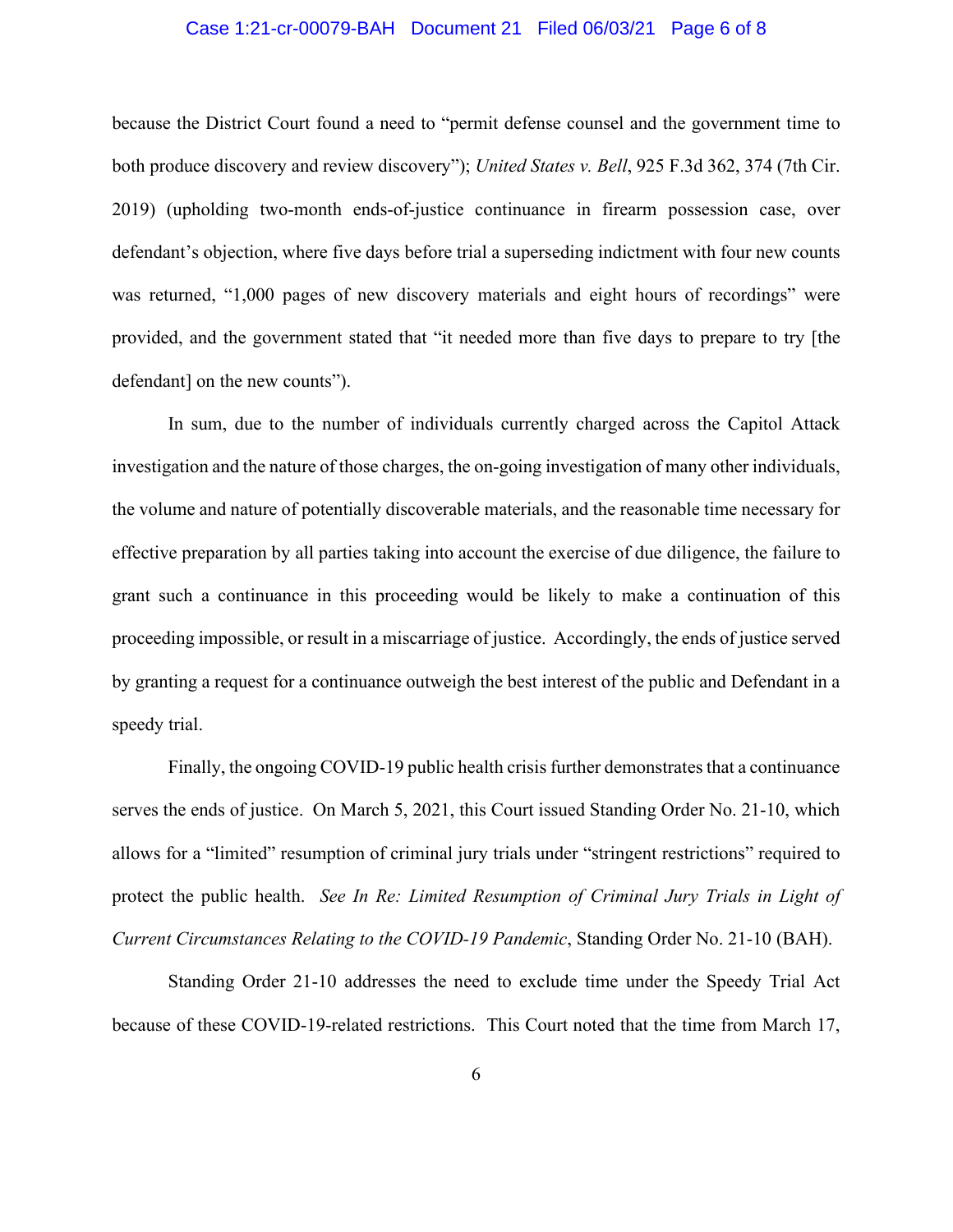### Case 1:21-cr-00079-BAH Document 21 Filed 06/03/21 Page 7 of 8

2020 through March 15, 2021 had already been excluded under the Speedy Trial Act in all criminal cases. *Id.* at 5. This Court stated that while it anticipates a limited resumption of criminal trials, the plan permits "no more than one jury selection" to take place on "a given day, and no more than three trials . . . will take place within the courthouse at one time" before August 31, 2021. *Id.* at 4-5. The Court therefore plans to prioritize trials based on factors such as length of detention, whether witnesses would be required to travel from out of town, and previously established trial dates. *Id.* at 4. Finally, noting the then-current statistics regarding COVID-19 case counts and other findings relating to the health and safety measures in this District that impact the ability of the Court to re-open safely for criminal trials, this Court found that "for those cases that cannot be tried consistent with" the "health and safety protocols and limitations" set out by the Court's continuity of operations and master trial plans described above, the "additional time period from March 15, 2021 through August 31, 2021" will be "excluded under the Speedy Trial Act as the ends of justice served by the continuances to protect public health and safety and the fair trial rights of a defendant outweigh the best interest of the public and any defendant's right to a speedy trial, pursuant to 18 U.S.C. § 3151(h)(7)(A)." *Id.*

Consistent with that Standing Order, this Court has an additional reason to exclude time for 60 days. Defendant is not detained and resides in Illinois. No trial date has been set. Under the prioritization factors the Standing Order articulates, he likely cannot receive a trial date in the near term, given the capacity limitations described in the Standing Order, which this Court has found are required to protect public health and safety. The Court should therefore exclude the period from the date this Court enters an Order on this motion through and including the date of the next hearing based on Standing Order 21-10's findings that (1) failing to follow the health and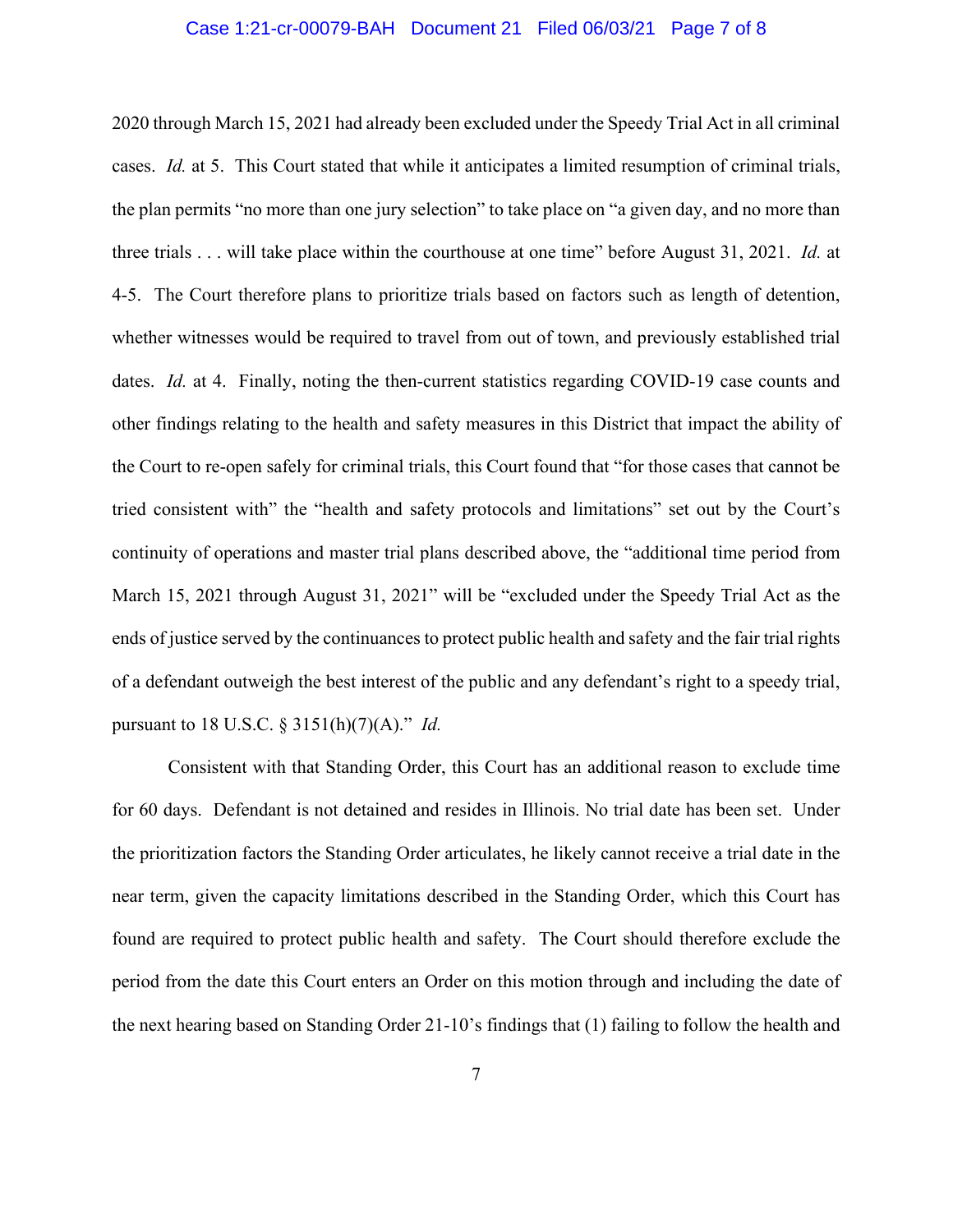### Case 1:21-cr-00079-BAH Document 21 Filed 06/03/21 Page 8 of 8

safety protocols set forth in the order, which limit the number of jury trials, would endanger public health and safety, and (2) that the ends of justice served by a continuance to protect public health and safety and the fair trial rights of a defendant outweigh the best interest of the public and any defendant's right to a speedy trial, pursuant to 18 U.S.C. § 3161(h)(7)(A).

Government counsel notified the defense of the filing of this motion, and counsel consents to the motion.

WHEREFORE, the Government respectfully requests that this Court grant the motion for a 60-day continuance of the above-captioned proceeding from the date this Court enters an Order on this motion through and including the date of the next hearing, and that the Court exclude the time within which the trial must commence under the Speedy Trial Act, 18 U.S.C. § 3161 *et seq*., on the basis that the ends of justice served by taking such actions outweigh the best interest of the public and Defendant in a speedy trial pursuant to the factors described in 18 U.S.C. §  $3161(h)(7)(A), (B)(i), (ii), and (iv).$ 

Respectfully submitted,

CHANNING D. PHILLIPS Acting United States Attorney DC Bar No. 415793

By: /s/ Monica A. Stump Monica A. Stump Assistant United States Attorney PA Bar Number 90168 District of Columbia Capitol Riot Detailee 555 4th Street, NW, Washington, D.C. 20530 Telephone No. (618) 622-3860 monica.stump@usdoj.gov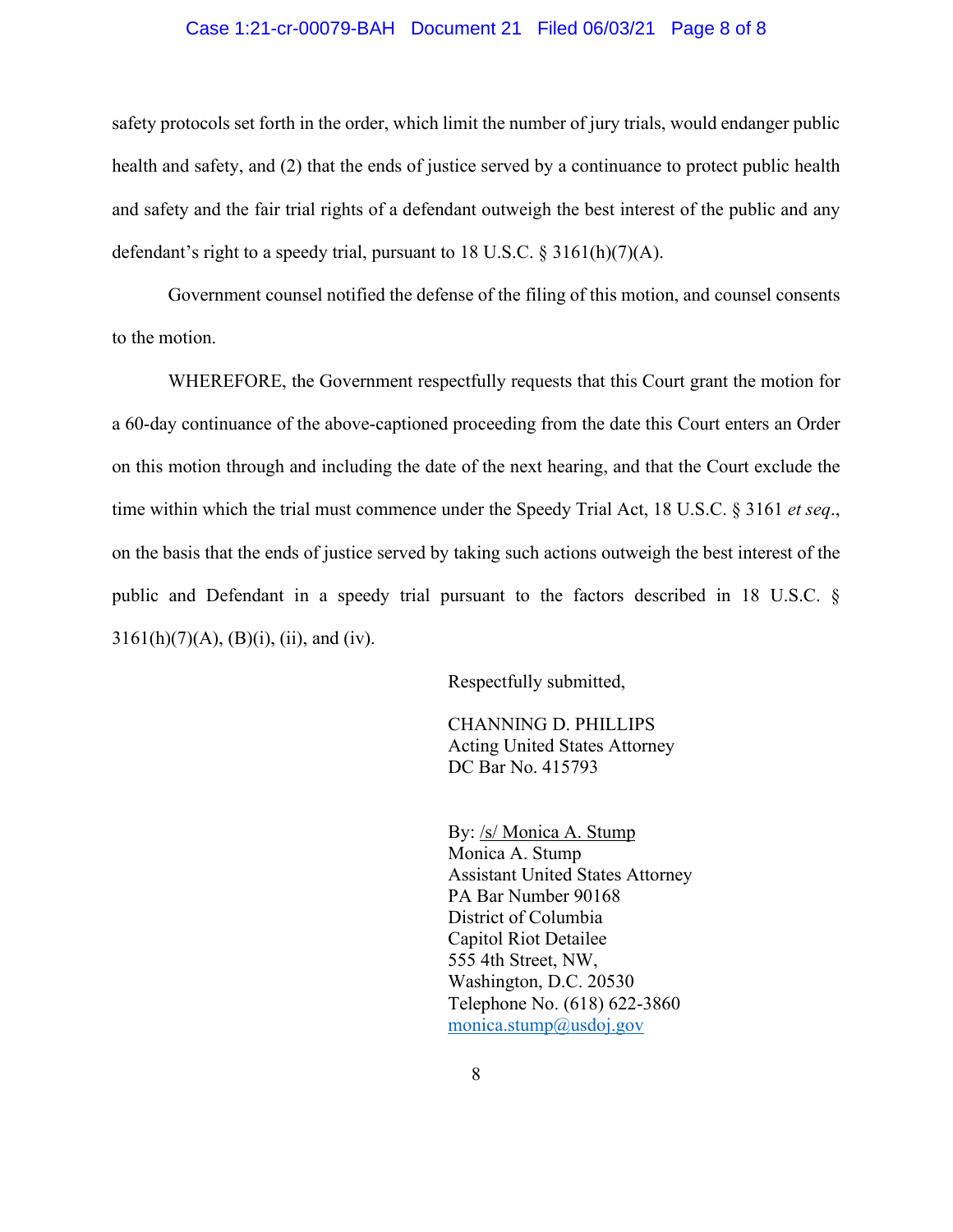# **UNITED STATES DISTRICT COURT FOR THE DISTRICT OF COLUMBIA**

| <b>UNITED STATES OF AMERICA</b> |            |
|---------------------------------|------------|
| v.                              |            |
| <b>KEVIN JAMES LYONS,</b>       |            |
|                                 | Defendant. |

**v. : Criminal No. 21-cr-79 (BAH)**

#### **ORDER**

Based upon the representations in the United States' Second Unopposed Motion to Continue and to Exclude Time Under the Speedy Trial Act, and upon consideration of the entire record, the Court makes the following findings:

Defendant is charged is charged in a three-count information with violations of 18 U.S.C.  $\S 1752(a)$  and 40 U.S.C.  $\S 5104(e)(2)(C)$  and (D) that occurred at the United States Capitol on January 6, 2021. The investigation and prosecution of the attack on the U.S. Capitol (hereinafter the Capitol Attack) on January 6, 2021, will likely be one of the largest in American history, both in terms of the number of defendants prosecuted and the nature and volume of the evidence. Since the Government last moved for a continuance, over 100 new individuals have been charged in connection with the Capitol Attack. The Government has executed at least an additional 500 search warrants across the country. And the Government has accumulated more documents and evidence, including: (a) more than 15,000 hours of surveillance and body-worn camera footage from multiple law enforcement agencies; (b) approximately 2,000 electronic devices; (c) the results of hundreds of searches of electronic communication providers; (d) over 237,000 tips, of which a substantial portion include video, photo and social media; and (e) over 75,000 reports and 93,000 attachments related to law enforcement interviews of suspects and witnesses and other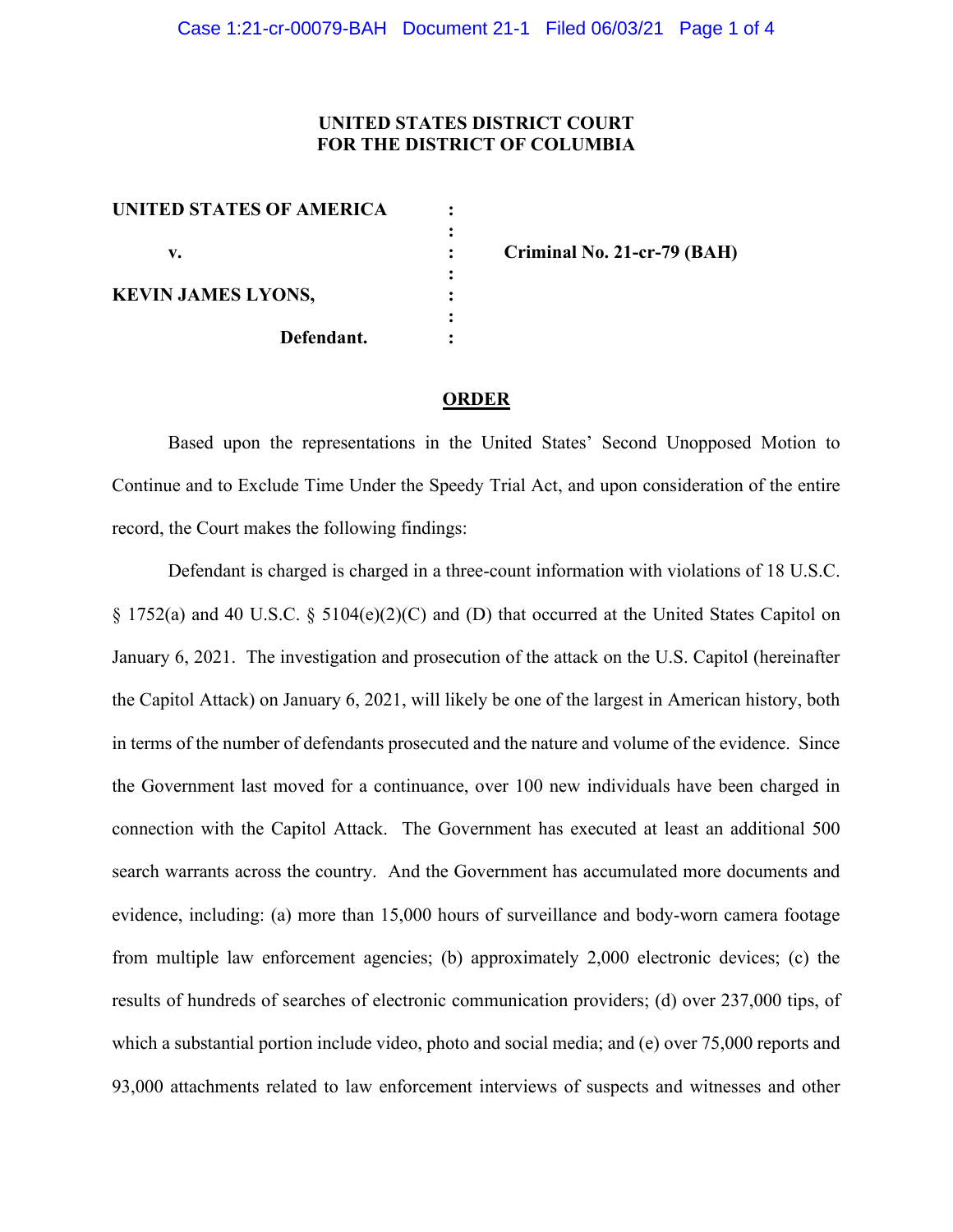### Case 1:21-cr-00079-BAH Document 21-1 Filed 06/03/21 Page 2 of 4

investigative steps. This investigation continues and the government expects that additional individuals will be charged. As the Capitol Attack investigation is still on-going, the number of defendants charged and the volume of potentially discoverable materials will only continue to grow. In short, even in cases involving a single defendant, the volume of discoverable materials is likely to be significant.

Moreover, the Government continues to develop a system for storing and searching, producing and/or making available voluminous materials accumulated, and ensuring that such system will be workable for both the government and defense. The Government is in the process of selecting a vendor that will create and manage a document review database that will facilitate this discovery review process. The Government is already processing materials in a way that renders them database-ready to minimize the amount of time that it will take to upload discovery materials into a conforming format in the database, once it is ready. This latter portion of the plan will require more time to develop and implement, including further consultation with the Federal Public Defender.

The Government also has continued to investigate Defendant's conduct while inside and outside of the U.S. Capitol and is presently considering whether additional charges should be brought. Defense counsel also wishes to take a tour of the U.S. Capitol tour, but he has had trouble scheduling his attendance and may have to wait until a new schedule becomes available.

In this case, an ends-of-justice continuance is warranted under 18 U.S.C. § 3161(h)(7)(A) based on the factors described in 18 U.S.C.  $\S$  3161(h)(7)(B)(i)(ii) and (iv). As described above, the Capitol Attack is likely the most complex investigation ever prosecuted by the Department of Justice. Developing a system for storing and searching, producing and/or making available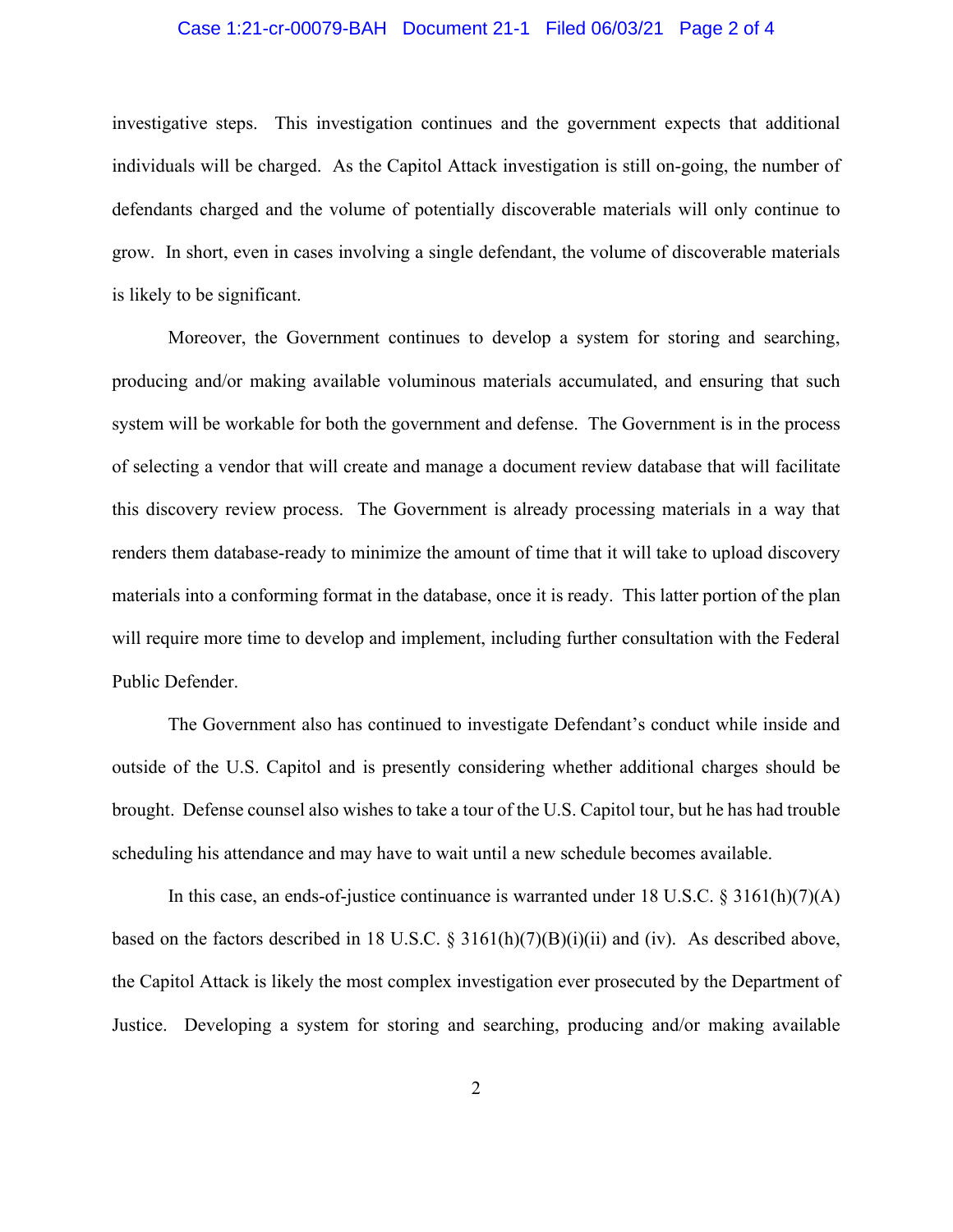### Case 1:21-cr-00079-BAH Document 21-1 Filed 06/03/21 Page 3 of 4

voluminous materials accumulated across hundreds of investigations, and ensuring that such system will be workable for both the government and defense, will take time. Even after a system generally agreeable to the government and the Federal Public Defender is designed and implemented, likely through the use of outside vendors, it will take time to load, process, search and review discovery materials.

In sum, due to the number of individuals currently charged across the Capitol Attack investigation and the nature of those charges, the on-going investigation of many other individuals, the volume and nature of potentially discovery materials, and the reasonable time necessary for effective preparation by all parties taking into account the exercise of due diligence, the failure to grant such a continuance in this proceeding would be likely to make a continuation of this proceeding impossible, or result in a miscarriage of justice. Accordingly, the ends of justice served by granting a request for a continuance outweigh the best interest of the public and the defendant in a speedy trial.

Moreover, as set forth in this Court's Standing Order No. 21-10, the ongoing Coronavirus Disease 2019 (COVID-19) pandemic has also led to a variety of delays in the resumption of criminal trials in this District. *See In Re: Limited Resumption of Criminal Jury Trials in Light of Current Circumstances Relating to the COVID-19 Pandemic*, Standing Order No. 21-10 (BAH) (Mar. 5, 2021). Based on the findings in that Standing Order, which are incorporated herein, at least until August 31, 2021, no more than three trials can proceed in this District at any given time. The trials that will be prioritized are those in which defendants have been detained, that had standing trial dates before the pandemic, or that involve few witnesses who need to travel from out-of-town. It is not possible, considering the health and safety measures outlined in Standing